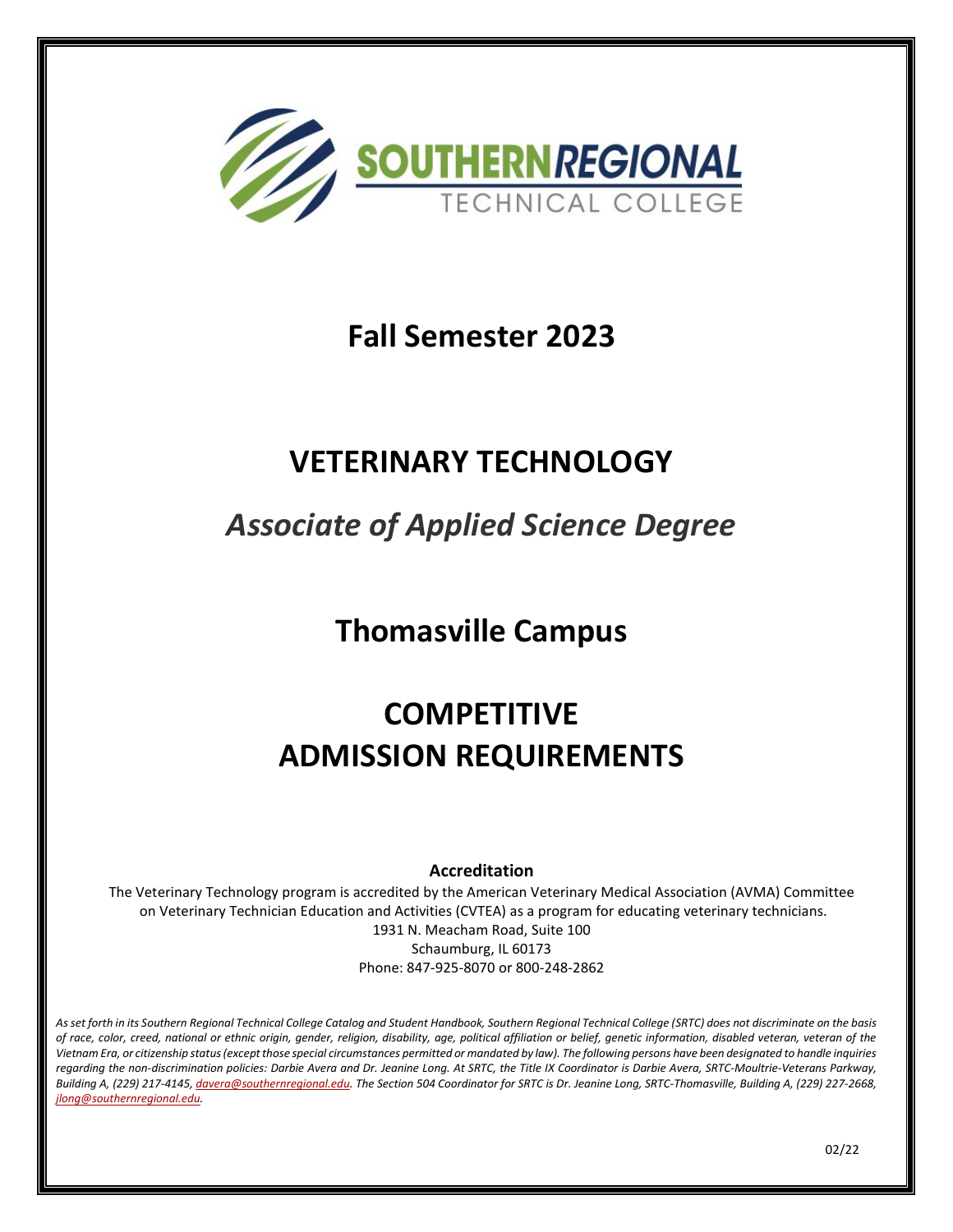

#### **Associate of Applied Science Degree in VETERINARY TECHNOLOGY**

For admission into the Veterinary Technology program – requirements as outlined by the College must be met.

#### **General admission requirements to SRTC:**

- **1.** Submit a SRTC Admission Application and \$25 one-time application fee.
- **2.** Submit proof of age. (*Must be 18 years or older at the time of program entry.*) Either a valid state driver's license or birth certificate is acceptable.
- **3.** Submit **official** transcripts for high school diploma/GED **AND** all colleges and/or technical colleges (transferable credit or not) to the SRTC Registrar's Office; Southern Regional Technical College; 800 Veterans Parkway North; Moultrie, Georgia 31788.
- **4.** Submit acceptable Admission Placement Exam scores OR have successfully completed with a "C" or better transferable degree-level English and Math from a regional or national accredited college, university, or other postsecondary institution recognized by the US Department of Education at the time the coursework was completed. These courses must be equivalent to the entry-level English and math required for our Associate of Science in Nursing Program. Acceptable Admissions Placement Exams include: ACT, SAT, PSAT, ACCUPLACER (Classic and Next Generation), GED, Georgia Milestones, HISET, HOPE GPA, COMPASS and ASSET. A student possessing an associate's degree or higher from a regionally accredited institution will be exempt from the placement requirements.

#### **Competitive admission requirements into the Veterinary Technology AAS degree program:**

1. The **highlighted** pre-requisite courses must have a 2.5 GPA and completed or transcripts received by **Tuesday, May 23, 2023**. *Other pre-requisite courses must be completed with a "C" or better by the end of the summer semester 2023.*

#### ENGL: 1101

 $MATH: 1100, 1103, 1111, or higher$  (must be within 5 years) BIOL: 1111 and 1111L OR 2107 and 2107L (must be within 5 years) CHEM: 1151 and 1151L OR CHEM 1211 and 1211L (must be within 5 years) HUMN: ARTS 1101. ENGL 2110, ENGL 2130, HUMN 1101, MUSC 1101 Social Sciences: ECON 1101, 2105, or 2106; HIST 1111, 1112, 2111, or 2112; POLS 1101; PSYC 1101, 2103, or 2250; SOCI 1101

COMP 1000

COLL 1500 – exempted with a completed associate's degree or higher

Exemption credit is not calculated. If a course is repeated - last grade attempt is used in the calculation.

*Rule: A student cannot have more than 1 unsuccessful attempt in the same course*.

An online GPA calculator: <http://back2college.com/gpa.htm>

2. **HESI Testing** - \$50

All Veterinary Technology applicants are required to take and attain the required scores on a Pre-Admission Assessment (HESI) exam prior to being accepted into the Vet Tech Program. Qualified applicants will be required to take the following sections: Math, Biology, Chemistry, and English (Vocabulary, Grammar, and Reading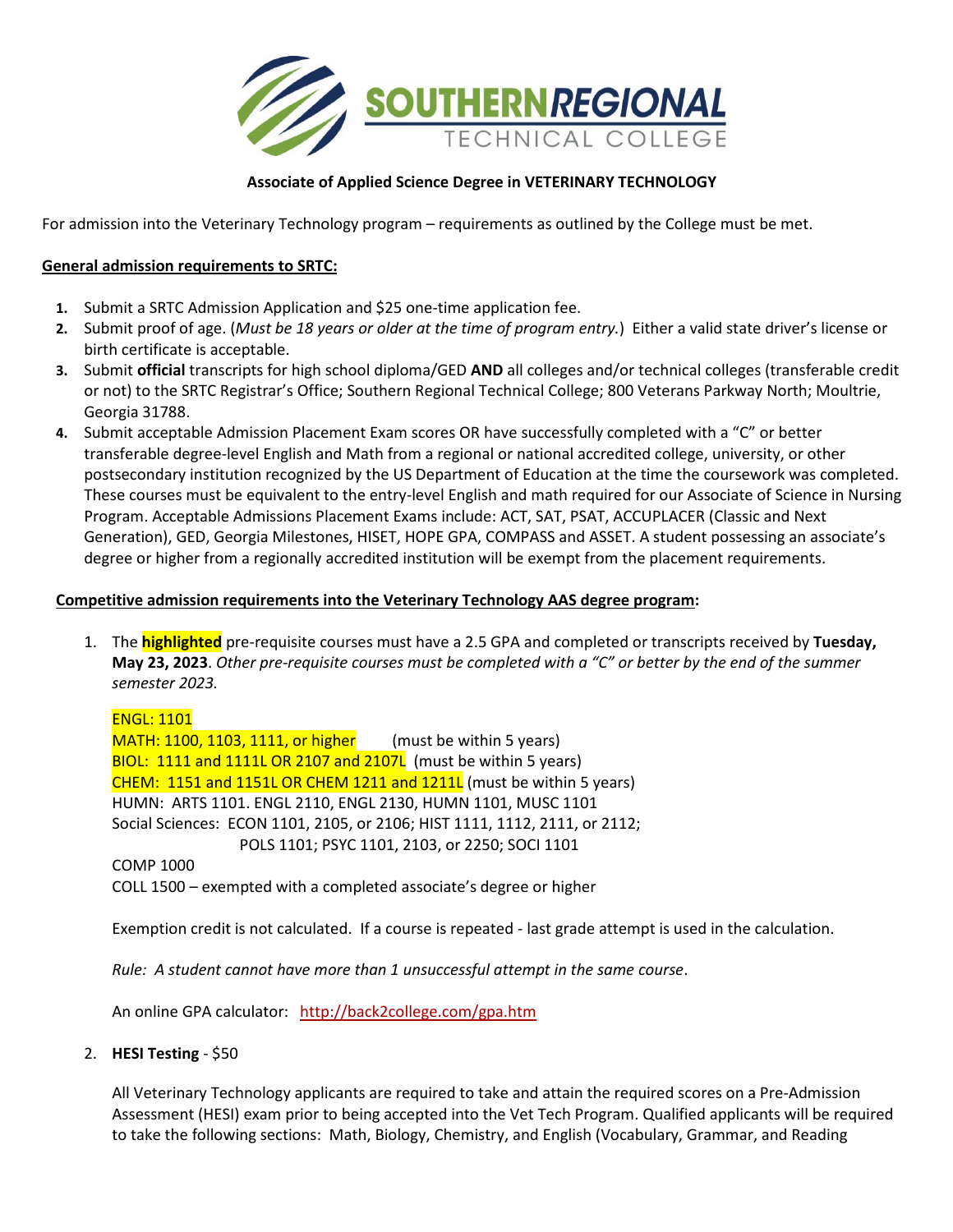Comprehension). Applicants are strongly encouraged not to take the HESI exam until completing Biology and Chemistry OR at least completing some of both courses.

Applicants will be allowed two attempts to make the required scores on each section. Any applicant that is unsuccessful on the first HESI exam (in any section) is strongly encouraged to remediate prior to retaking that section(s) of the exam. Several copies of the HESI Admission Assessment Exam Review, 5th Edition (ISBN# 9780323582261) are on reserve in all SRTC Libraries for student use. However, the HESI review book is also available for purchase online a[t www.elsevier.com.](http://www.elsevier.com/)

| <b>Fall 2023 Exam Dates</b> |          |           | <b>Registration Deadline</b> |
|-----------------------------|----------|-----------|------------------------------|
| April 20, 2023              | Thursdav | $9:00$ AM | April 13, 2023               |
| May 23, 2023                | Tuesdav  | $9:00$ AM | May 16, 2023                 |

#### *\*Call the SRTC Admissions Office – Thomasville Campus to register for the exam (229-225-5060)*

Veterinary Technology HESI Exam Requirements - applicants must meet the qualifying scores in 3 of the 4 areas:

| <b>English</b> | 70 |
|----------------|----|
| Math           | 65 |
| <b>Biology</b> | 60 |
| Chemistry      | 60 |

Any applicant that does not meet the score requirements after two attempts will not be considered for admission into the Veterinary Technology Program. However, applicants may reapply to the Vet Tech Program and are allowed an additional two attempts at the Pre-Admission exam requirements after waiting one year.

#### **The HESI exam score is good for two years from the month and year of the exam**.

3. **FALL of 2023**, students entering in the VETT classes will also be required to have 60 hours of documented animal experience with a DVM or RVT prior to admission. Students are recommended to document 30 hours per semester while they are in their pre-requisites. Documentation paperwork may be received from any veterinary technology faculty and will be due to the faculty by the file completion date of **May 23, 2023**.

#### **Notification of acceptance**

Letters will be mailed on June 1, 2023 to notify students of their acceptance into the program contingent on their successful completion of the non-competitive pre-requisites by the end of summer semester. The number of available openings in the occupational courses varies based on the number of clinic slots in the program as a whole and may vary by campus and semester. Openings are filled from the highest GPA and HESI scores. Program accreditation sets a specific number of admission seats for the Veterinary Technology competitive admission program.

**Tiebreaker:** In the event of a tie in the ranking, the student's original college Vet Tech application date (with no break in enrollment) will be used.

Any student not admitted into the program may re-apply for the following year.

**NOTE***:* Students will be required to complete and submit Health Examinations and a Criminal Background report upon acceptance to the occupational part of the program. Physical Examination forms will be distributed by the Program Chair at the mandatory Veterinary Technology Student Orientation. Students who have been accepted to the program will be